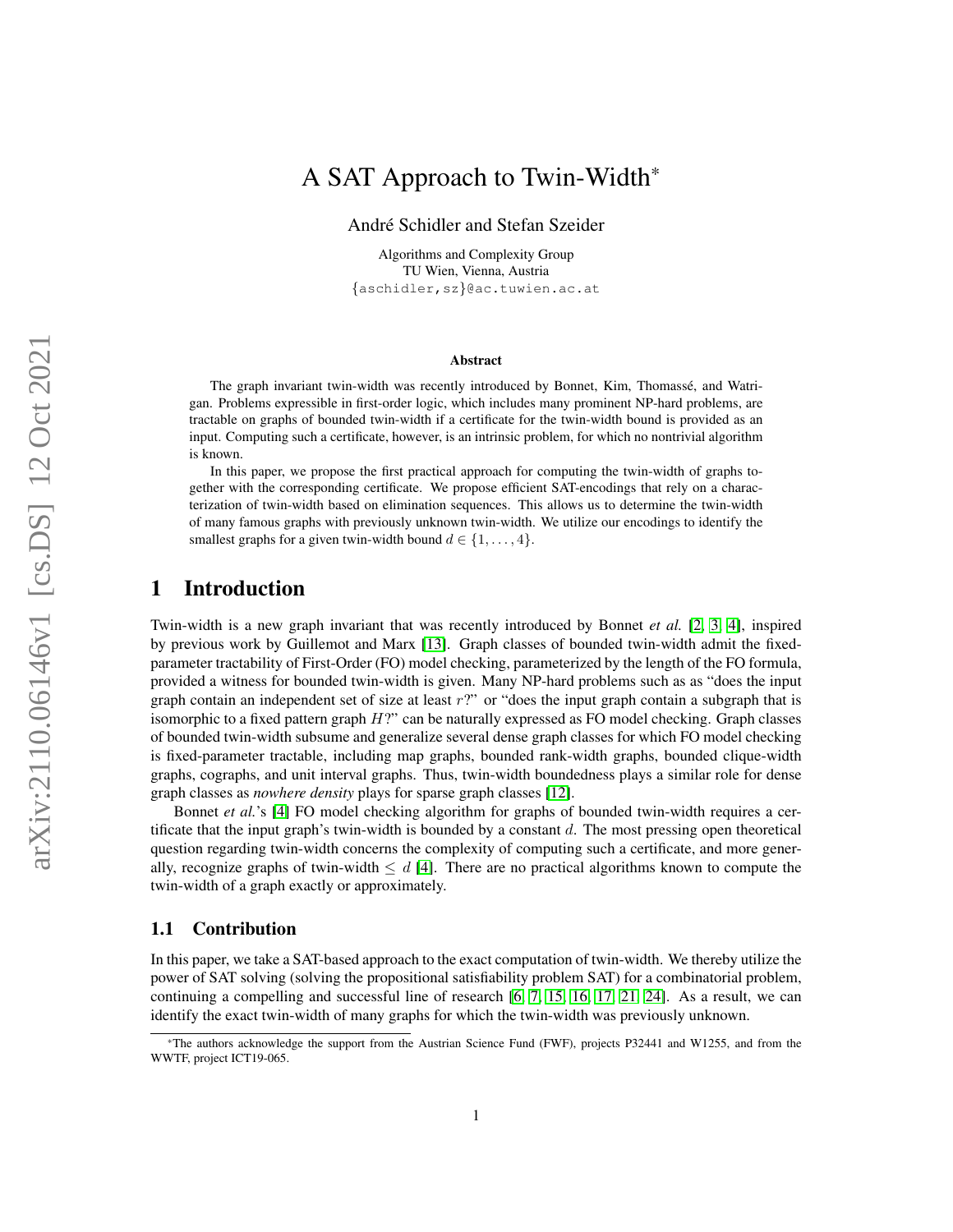More specifically, we propose two SAT encodings that take a graph  $G$  and an integer  $d$  as input, and produce a propositional CNF formula  $F(G, d)$ , which is satisfiable if and only if the twin-width of G is at most d. By running a SAT-solver on  $F(G, d)$  for different values of d, we can determine the exact twin-width of  $G$ . We propose methods for computing lower and upper bounds for  $d$  that allow us to reduce the interval of possible values of d for running the SAT solver on. Both encodings are based on a new characterization of twin-width in terms of elimination orderings, which are somewhat related to SAT encodings used for other width measures [\[10,](#page-12-5) [22,](#page-13-7) [23\]](#page-13-8). However, for twin-width, the situation is more involved, because it is not sufficient to globally bound certain static values (like out-degrees in an elimination ordering for treewidth [\[22\]](#page-13-7)).

We demonstrate the potentials and limits of our encodings by utilizing them in the following three computational experiments.

- 1. *Twin-width of small Random Graphs*. We determine experimentally how the twin-width of a random graph depends on its density. As one expects, the twin-width is small for dense and sparse graphs. Graphs of edge-probability 0.5 have the highest twin-width.
- 2. *Twin-width of Famous Named Graphs*. Over many decades of research in combinatorics, researchers have collected several special graphs, which have been used as counterexamples for conjectures or for showing the tightness of combinatorial results. We considered several of such special graphs from the literature and computed their exact twin-width. We believe that these results will be of interest to people working in combinatorics. This way, we have identified a certain class of strongly regular graphs (Paley graphs) that provide high lower bounds for twin-width.
- 3. *Twin-Width Numbers*. In general, it is not known how many vertices are required to form a graph of a certain twin-width. In fact, there is limited knowledge on lower-bound techniques for twinwidth. We use our SAT encoding together with a graph generator to identify the smallest graphs of twin-width  $1, 2, 3, 4$ , and provide tight bounds for twin-width 5 and 6. This way, we can determine the first few twin-width numbers, where the  $d$ -th twin-width number is the smallest number of vertices of a graph with twin-width  $d$ . A similar computation has been conducted for clique-width [\[15\]](#page-13-2). Interestingly, up to isomorphism, there are unique smallest graphs of twin-width 1, 2, and 4, respectively, and there are five such graphs for twin-width 3.

### <span id="page-1-0"></span>2 Twin-width

A *trigraph* is an undirected graph G with vertex set  $V(G)$  whose edge set  $E(G)$  is partitioned into a set  $B(G)$  of black edges and a set  $R(G)$  of red edges. We consider an ordinary graph as a trigraph with all its edges being black. The set  $N_G(v)$  of neighbors of a vertex v in a trigraph G consists of all the vertices adjacent to v by a black or red edge. We call  $u \in N_G(v)$  a *black neighbor* of v if  $uv \in B(G)$  and we call it a *red neighbor* if  $uv \in R(G)$ . The *red degree* of a vertex  $v \in V(G)$  of a trigraph G is the number of its red neighbors. A d-trigraph is a trigraph where each vertex has red degree at most d.

#### 2.1 Twin-Width via Sequences of  $d$ -Contractions

We give the original definition of twin-width [\[2,](#page-12-0) [3,](#page-12-1) [4\]](#page-12-2).

A trigraph  $G'$  is obtained from a trigraph  $G$  by *contraction*: two (not-necessarily adjacent) vertices  $u$  and  $v$  are merged into a single vertex  $w$ , and the edges of  $G$  are updated as follows: Every vertex in the *symmetric difference*  $N_G(u) \triangle N_G(v)$  is made a red neighbor of w. If a vertex  $x \in N_G(u) \cap N_G(v)$ is a black neighbor of both u and v, then w is made a black neighbor of x; otherwise, w is made a red neighbor of x. The other edges (not incident with  $u$  or  $v$ ) remain unchanged.

A *sequence of d-contractions* or *d-sequence* for a graph  $G$  is a sequence of *d*-trigraphs  $G_0$ ,  $G_1, \ldots, G_{n-1}$  where  $G_0 = G$ ,  $G_{n-1}$  is the graph on a single vertex, and  $G_i$  for  $i \geq 1$  is obtained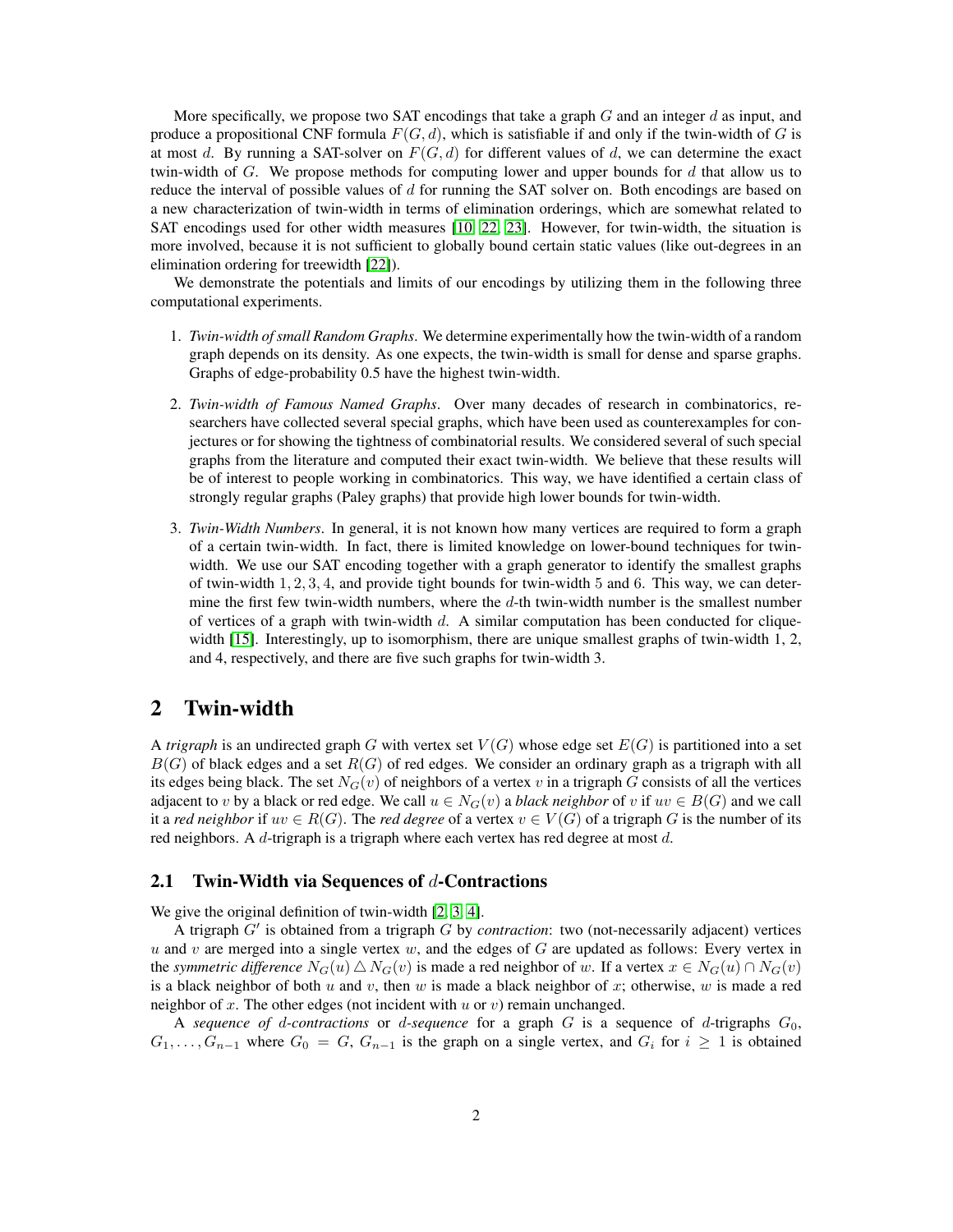from  $G_{i-1}$  by contraction. We observe that  $|V(G_i)| = n - i$  for  $0 \le i < n = |V(G)|$ . The *twin-width* of a trigraph G, denoted  $tww(G)$ , is the smallest integer d such that G admits a d-sequence.

It is indeed sometimes necessary to contract non-adjacent vertices. For instance, Figure [1](#page-2-0) shows a sequence of 2-contractions for the Wagner graph. Without contracting non-adjacent vertices, a vertex of red degree  $> 2$  would be created by the first contraction since each vertex has degree 3 and shares no neighbor with any of its neighbors.

<span id="page-2-0"></span>

Figure 1: A sequence of 2-contractions for the Wagner graph. Vertices that will be contracted next are marked blue.

We state here some basic properties of twin-width, observed in the original paper [\[4\]](#page-12-2).

<span id="page-2-2"></span>**Fact 2.1.** If G' is and induced subgraph of a graph G, then  $\text{tww}(G') \le \text{tww}(G)$ .

For a graph G, we denote by  $\overline{G}$  its *complement graph*, which is defined by  $V(\overline{G}) = V(G)$  and  $E(\overline{G}) = \{ uv \mid u, v \in V(G), uv \notin E(G), u \neq v \}.$ 

<span id="page-2-3"></span>**Fact 2.2.** *For every graph G, we have*  $tww(G) = tww(\overline{G})$ *.* 

#### 2.2 Twin-Width via  $d$ -Elimination Sequences

Next we give an alternative definition of twin-width which is better suited for formulating our SAT encodings.

Let G be a graph, T a tree with  $V(T) = V(G)$ , rooted at some vertex  $r<sub>T</sub>$ , and  $\prec$  a linear ordering of  $V(T)$ , where  $u \prec v$  for two vertices  $u, v \in V(T)$  such that v is the parent of u in T. We call T a *contraction tree*,  $\prec$  an *elimination ordering*, and the pair  $(T, \prec)$  a *twin-width decomposition* of G. Thus, when we write  $V(G) = \{v_1, \ldots, v_n\}$  such that  $v_1 \prec \cdots \prec v_n$  and  $v_n = r_T$ , then T and G define a sequence of graphs  $H_0, \ldots, H_{n-1}$  with  $V(H_i) = \{v_{i+1}, \ldots, v_n\}$ . We denote by  $p_i$  the parent of  $v_i$  in  $T$ . By definition,  $v_i \prec p_i$ .

<span id="page-2-4"></span>We define the edge set  $E(H_i)$  recursively as follows. For  $i = 0$ , we set  $E(H_0) = \emptyset$ , and for  $1 \leq i < n$ , we set

$$
E(H_i) = \{ uv \in E(H_{i-1}) \mid u, v \in V(H_i) \}
$$
\n(1a)

<span id="page-2-6"></span><span id="page-2-1"></span>
$$
\cup \{ up_i \mid v_i u \in E(H_{i-1}) \}
$$
\n
$$
\cup \{ up_i \mid v_i u \in E(G) \land E(G) \land E(H) \} \tag{1}
$$

$$
\cup \{ up_i \mid v_i u \in E(G), p_i u \notin E(G), u \in V(H_i) \}
$$
 (1c)

<span id="page-2-5"></span>
$$
\cup \{ up_i \mid v_i u \notin E(G), p_i u \in E(G), u \in V(H_i) \}.
$$
\n(1d)

We call the sequence  $H_0, \ldots, H_{n-1}$  the *elimination sequence* for G defined by the twin-width decomposition  $(T, \prec)$ ; if for an integer d, all the  $H_i$  have a maximum degree  $\leq d$ , we call  $H_0, \ldots, H_{n-1}$  a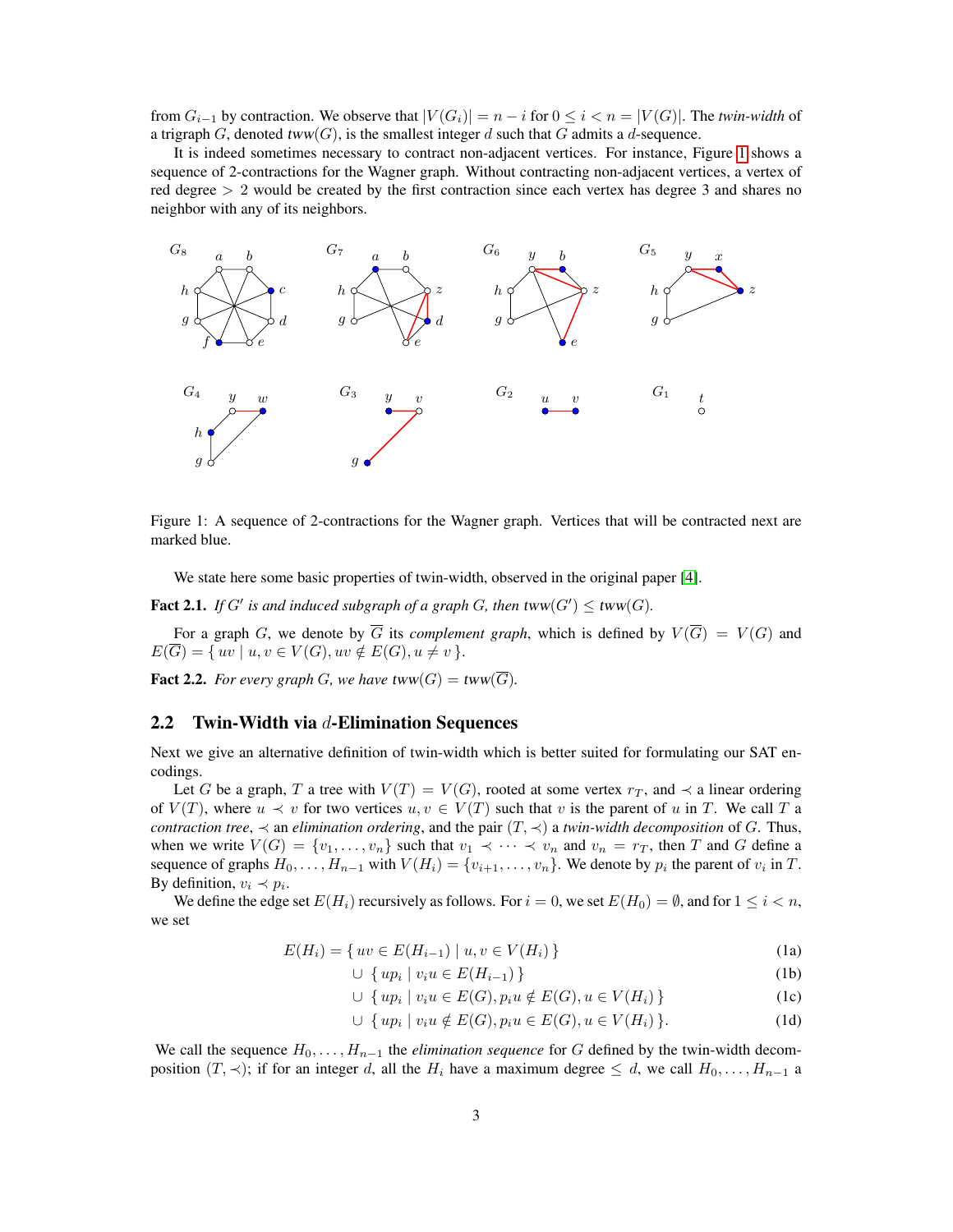d-elimination sequence. The *width* of the twin-width decomposition  $(T, \prec)$  of G is the smallest integer d such that  $(T, \prec)$  defines a d-elimination sequence.

<span id="page-3-0"></span>Figure [2](#page-3-0) shows an example of a 2-elimination sequence, and in Figure [3](#page-3-1) the same elimination sequence is superimposed on the graph.

T b c f e h a d g f d e c h g a b H<sup>0</sup> H<sup>1</sup> H<sup>2</sup> H<sup>3</sup> H<sup>4</sup> H<sup>5</sup> H<sup>6</sup> H<sup>7</sup>

<span id="page-3-1"></span>Figure 2: A 2-elimination sequence for the Wagner graph, defined by the linear ordering ≺ and the contraction tree T. This is the 2-elimination sequence that we get by applying the construction from the proof of Theorem [2.1](#page-3-2) to the sequence of 2-contractions shown in Figure [1.](#page-2-0)



Figure 3: The Wagner graph with linear ordering ≺ from Figure [2](#page-3-0) indicated by index numbers. The contraction tree T is superimposed on the graph, where blue dashed edges indicate tree edges that are not shared with the graph, and black dashed edges indicate tree edges that are shared with the graph.

<span id="page-3-2"></span>**Theorem 2.1.** Let G be a graph and  $\lt$  an arbitrary linear ordering of  $V(G)$ . G has twin-width  $\leq d$  if *and only if there exists a twin-width decomposition*  $(T, \prec)$  *of width*  $\leq d$  *such that* 

- *1. if* x *is the parent of* y *in* T, then  $x < y$ ;
- 2. *the root of*  $T$  *is the*  $\le$ -maximal element of  $V(G)$ *.*

*Proof.* Let G be a graph and assume that  $tww(G) \leq d$ . By definition, there exists a d-sequence  $G_0$ ,  $G_1, \ldots, G_{n-1}$ , and each  $G_i$ ,  $i > 0$ , is obtained from  $G_{i-1}$  by contracting two vertices  $u_i$  and  $v_i$ , i.e., merging them into  $w_i$ , a new vertex. We slightly change contraction steps. Instead of introducing a new vertex  $w_i$ , we reuse one of the two vertices  $u_i, v_i$  as  $w_i$ . We use the ordering  $\lt$  to decide which of the two vertices to reuse:

$$
w_i = \begin{cases} u_i & \text{if } u_i > v_i, \\ v_i & \text{otherwise.} \end{cases}
$$
 (2)

This way, we obtain a sequence  $G'_0, G'_1, \ldots, G'_{n-1}$ , with  $V(G'_i) \subseteq V(G)$ , where each  $G'_i$  is isomorphic to  $G_i$ . Since  $V(G) = V(G'_0) \supsetneq \cdots \supsetneq V(G'_{n-1})$ , this gives us a linear ordering  $\prec$  of  $V(G)$  in a natural way. We obtain a contraction tree T by taking  $V(T) = V(G)$  and  $E(T) = \{u_i v_i \mid 1 \le i \le n-1\}$ . Because of [\(2\)](#page-2-1), the contraction tree satisfies the two conditions claimed in the statement of the theorem. A d-elimination sequence  $H_0, \ldots, H_{n-1}$  is provided by taking  $H_i$  as the subgraph of  $G'_i$  formed by its red edges. Thus  $(T, \prec)$  is a twin-width decomposition of G of width  $\leq d$ .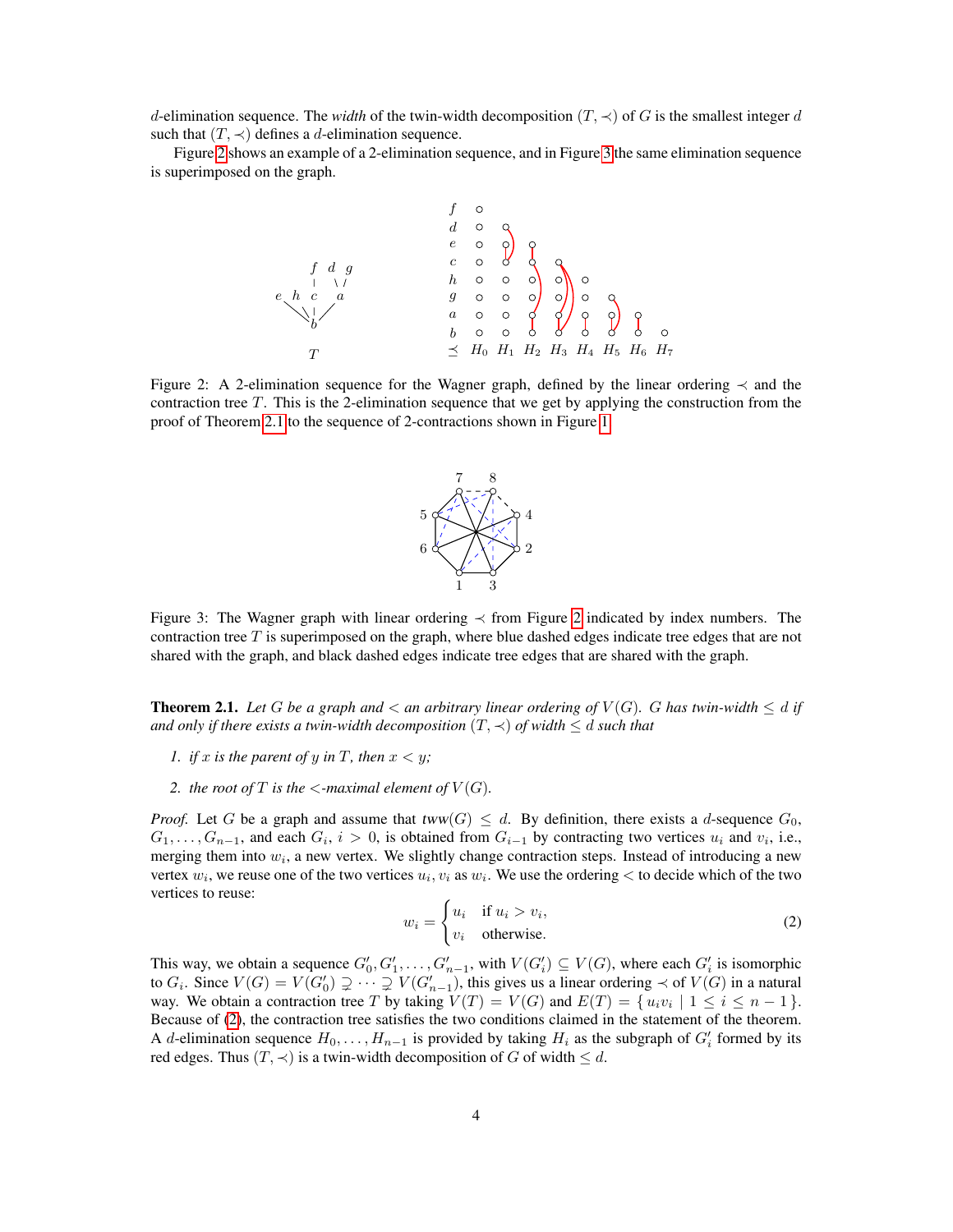Conversely, assume  $(T, \prec)$  is a twin-width decomposition of G of width  $\leq d$ . Let  $H_0, \ldots, H_{n-1}$ be the corresponding  $d$ -elimination sequence. We turn the  $d$ -elimination sequence into a  $d$ -sequence by contracting pairs of vertices as indicated by T. Hence tww $(G) \leq d$ .  $\Box$ 

### <span id="page-4-1"></span>3 Preprocessing

In this section, we show how to decompose a given graph  $G$  in polynomial time into a collection  $\text{prime}(G)$ of induced subgraphs of G, such that  $tww(G) = \max_{H \in prime(G)} tww(H)$ . This decomposition can serve as a preprocessing step for twin-width computation.

We require some definitions. A *module* of a graph G is a nonempty set  $M \subseteq V(G)$  such that for any  $x, y \in M$  and  $z \in V(G) \setminus M$  we have  $xz \in E(G)$  if and only if  $yz \in E(G)$ . A module M is *trivial* if  $M = V(G)$  or  $|M| = 1$ . M is a maximal module if it is not strictly contained in any nontrivial module. A graph is *prime* if all its maximal modules are trivial. For every graph G, there exists a unique partition  $P_{\text{max}}$  of  $V(G)$  into maximal modules  $M_1, \ldots, M_s$ , and this partition can be found in linear time [\[8,](#page-12-6) [19\]](#page-13-9). This partition gives rise to the quotient graph  $G/P_{\text{max}}$  whose vertices are the maximal modules of P, and where two modules  $M_i, M_j, i \neq j$ , are joint by an edge if and only if all the pairs  $x_i \in M_i, x_j \in M_j$ are joined by an edge in G. If we select for each module  $M_i$  a representative vertex  $x_i \in M_i$ , then the set  $\{x_1, \ldots, x_s\}$  of representatives induces a subgraph of G that is isomorphic to  $G/P_{\text{max}}$ . If G and its complement graph  $\overline{G}$  are connected, then  $G/P_{\text{max}}$  is a prime graph [\[9,](#page-12-7) [14\]](#page-13-10). We recursively define the set  $prime(G)$  as follows:

- 1. If G is disconnected, then  $prime(G)$  is the union of the sets  $prime(C)$  for all connected components  $C$  of  $G$ .
- 2. If  $\overline{G}$  is disconnected, then prime(G) is the union of the sets prime( $\overline{C}$ ) for all connected components  $C$  of  $G$ .
- 3. If both G and  $\overline{G}$  are connected, then prime(G) is the union of  $\{G/P_{\text{max}}\}$  and the sets prime(G[M]) for all nontrivial  $M \in P_{\text{max}}$ .

The three cases above give rise to the *modular decomposition* of the graph G, represented as a rooted tree [\[14\]](#page-13-10). The root of the tree is associated with  $G$ , the children of each vertex are associated with the connected components (cases 1 and 2), or the maximal modules (case 3) of the graph associated with their parent. The leaves of the tree are in a 1-to-1 correspondence with the vertices of G.

<span id="page-4-0"></span>**Theorem 3.1.** *For every graph G we have*  $\text{tww}(G) = \max_{P \in \text{prime}(G)} \text{tww}(P)$ *.* 

*Proof.* Let  $d = \max_{P \in \text{prime}(G)} \text{tww}(P)$ . As observed above,  $G/P_{\text{max}}$  is isomorphic to an induced subgraph of G; by induction, this holds for all the graphs in  $prime(G)$ . Because of Fact [2.1,](#page-2-2) tww(G)  $\geq d$ follows.

For showing tww(P)  $\leq d$ , we proceed by induction on  $|V(G)| = n$ . The statement is certainly true if  $n = 1$ , since then prime(G) = {G}. Now assume  $n > 1$ . We distinguish several cases.

Consider the case where G is disconnected into components  $C_1, \ldots, C_r$ . For each  $1 \leq i \leq r$  we have  $\text{prime}(C_i) \subseteq \text{prime}(G)$ , and so, by induction, we have  $\text{tww}(C_i) \leq \max_{P \in \text{prime}(C_i)} \text{tww}(P) \leq d$ . Thus, for each  $C_i$  there is a d-sequence ending in a single-vertex graph. Using the contractions of these d-sequences we obtain a d-sequence for  $G$ , which ends in an edgeless graph that consists of r isolated vertices. We can extend this d-sequence by contracting the isolated vertices pairwise in any order, obtaining eventually a single-vertex graph, without generating any red edges. Thus  $tww(G) \leq d$ . The case where  $\overline{G}$  is disconnected follows from the previous argument and Fact [2.2.](#page-2-3)

Finally, assume that G and G are connected. Thus  $G/P_{\text{max}}$  is prime and is isomorphic to an induced subgraph  $G' \in prime(G)$  of G. For each  $M \in P_{\text{max}}$ ,  $prime(G[M]) \subseteq prime(G)$ . By induction hypothesis, tww $(G') \leq d$  and tww $(G[M]) \leq d$ . We thus obtain a d-sequence for G by putting together d-sequences for  $G[M]$ ,  $M \in P_{\text{max}}$ , and a d-sequence for  $G'$ , which contract first each  $G[M]$  on a single vertex of G', and then contract G' on a single vertex. Hence  $tww(G) \leq d$ . П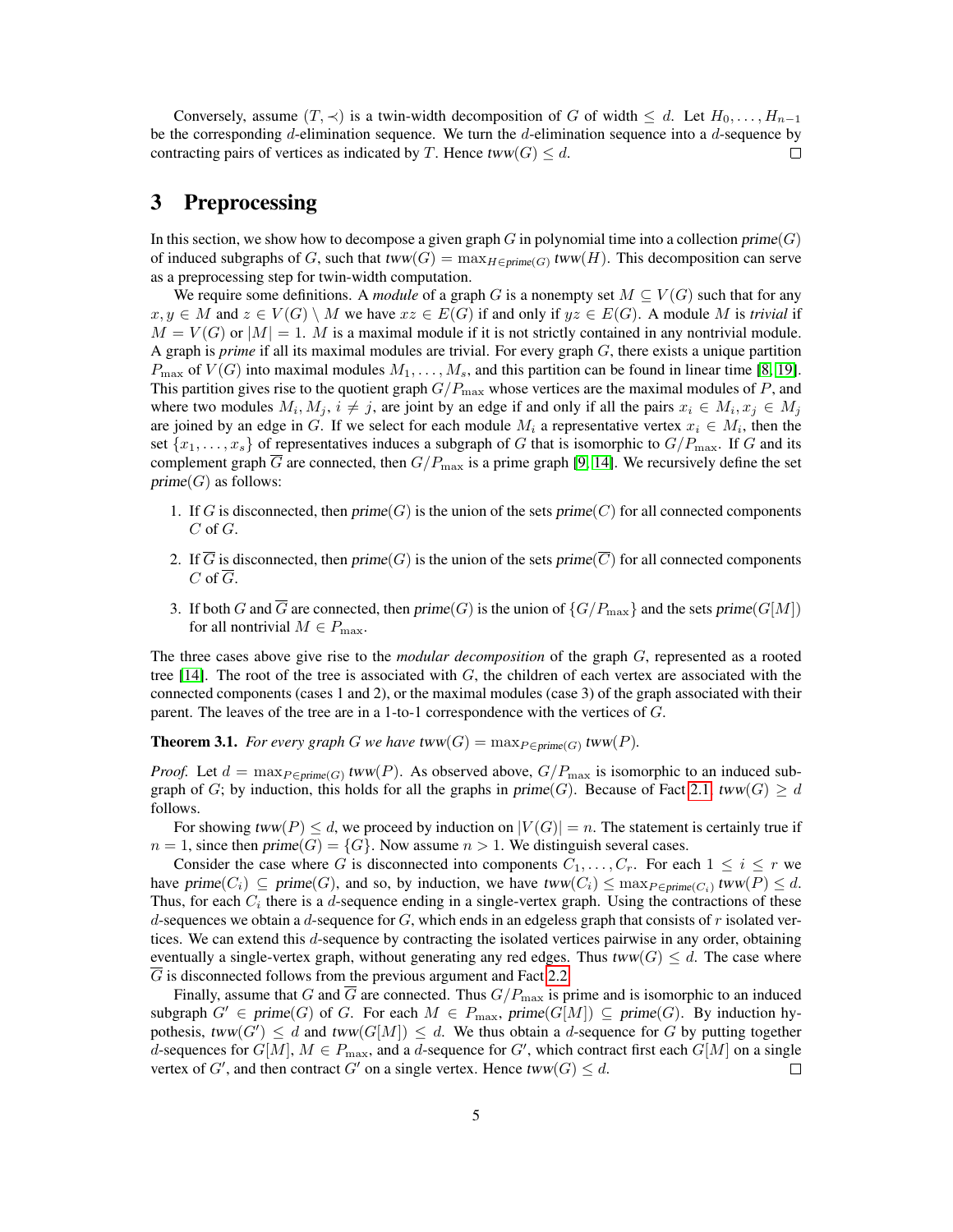Table 1: The variables used in the relative encoding.

<span id="page-5-0"></span>

| Name        | Range                                   | Meaning                                                           |  |  |
|-------------|-----------------------------------------|-------------------------------------------------------------------|--|--|
| $a_{i,j}$   | $1 \leq i \leq j \leq n$                | $v_i v_j \in E_k$ for some k                                      |  |  |
| $c_{i,j}$   | $1\leq i < j \leq n$                    | $v_i$ is contracted into $v_i$                                    |  |  |
| $o_{i,j}$   | $1\leq i < j \leq n$                    | $v_i \prec v_i$                                                   |  |  |
| $p_{i,j}$   | $1\leq i< j\leq n$                      | $p_i = v_i$                                                       |  |  |
| $r_{i,j,k}$ | $1 \leq i, j \leq n$ and $j < k \leq n$ | $v_j v_k \in E(H_{\varphi_{\prec}(v_i)})$ after eliminating $v_i$ |  |  |

Theorem [3.1](#page-4-0) provides the basis for a preprocessing phase for twin-width computation. If the given graph G is not prime, we compute prime(G) and determine the twin-width of all the graphs in prime(G). Since for a non-prime graph G, the graphs in  $prime(G)$  are smaller than G, it is more efficient to run a costly twin-width algorithm on the the graphs in  $prime(G)$  than on G itself. Hence, the preprocessing can be highly beneficial for non-prime graphs.

### 4 SAT Encodings

In this section, we present two SAT encodings for twin-width. Assume, we are given a graph G with vertices  $v_1 \dots v_n$  and an integer d. We will define a propositional formula  $F(G, d)$  in Conjunctive Normal Form (CNF) that is satisfiable if and only if  $tww(G) \leq d$ . For the construction of  $F(G, d)$ , we use the characterization of twin-width in terms of a twin-width decomposition  $(T, \prec)$ , as established in Theorem [2.1.](#page-3-2) We use the indices  $1 \le i, j, k, m \le n$  and subsequently omit the upper and lower bounds for readability. Furthermore, we use the mapping  $\varphi_{\prec}(v_i)$  to denote the position of  $v_i$  in  $\prec$ . We give two different encodings for  $F(G, d)$ .

#### 4.1 Relative Encoding

In our first encoding, we use a relative ordering of the vertices, as used in the treewidth encoding by Samer and Veith [\[22\]](#page-13-7): instead of encoding  $\varphi_{\prec}(v_i)$  directly, we encode for vertices  $v_i, v_j \in V(G)$ , whether  $\varphi_{\prec}(v_i) < \varphi_{\prec}(v_j)$  or not. Table [1](#page-5-0) shows the variables utilized in the encoding. For the ordering, we use  $\binom{n}{2}$  variables  $o_{i,j}$  with  $i < j$ , where  $o_{i,j}$  is true if and only if  $v_i \prec v_j$ . We subsequently use the shorthand  $o_{i,j}^*$  where  $o_{i,j}^*$  is  $o_{i,j}$  if  $i < j$  and  $\neg o_{j,i}$  if  $i > j$ . We encode the semantics by enforcing transitivity: for mutually distinct  $i, j, k$  we add the clauses

$$
\neg o^*_{i,j} \lor \neg o^*_{j,k} \lor o^*_{i,k}.
$$

Next, we encode the contraction tree T. In view of Theorem [2.1,](#page-3-2) we can assume that when  $p_i$  is the parent of  $p_j$  in T, then  $i < j$  (Condition 1), and  $v_n$  is the root of T (Condition 2). Hence, we can use  $\binom{n}{2}$  variables  $p_{i,j}$  with  $i < j$ , where  $p_{i,j}$  is true if and only if  $p_i = v_j$ . We encode that every vertex, except the root, has exactly one parent. For that, we utilize at-least-one constraints by adding for each  $i < n$  the clause  $\bigvee_{i < j} p_{i,j}$  and at-most-one constraints by adding for mutually distinct  $i, j, k$  the clause  $\neg p_{i,j} \lor \neg p_{i,k}$ . Additionally, we ensure that  $v_i \prec v_j$  holds between a vertex  $v_i$  and its parent  $v_j$ , by adding for  $i < j$  the clauses

$$
\neg p_{i,j} \vee o^*_{i,j}.
$$

So far we have encoded  $\prec$  and T. Next, we encode the elimination sequence  $H_0, \ldots, H_n$  with two additional sets of variables. We take  $n{n \choose 2}$  variables  $r_{i,j,k}$  with  $j < k$ , where  $r_{i,j,k}$  is true if and only if after eliminating  $v_i$  it holds that  $v_jv_k \in E(H_{\varphi_{\prec}(v_i)})$ . We also use  $\binom{n}{2}$  auxiliary variables  $a_{i,j}$  with  $i < j$ , where  $a_{i,j}$  is true if and only if there exists a k such that  $v_i v_j \in \widetilde{E}(H_k)$ . We use shorthands  $a^*$  and  $r^*$ which are defined analogously to  $o^*$ .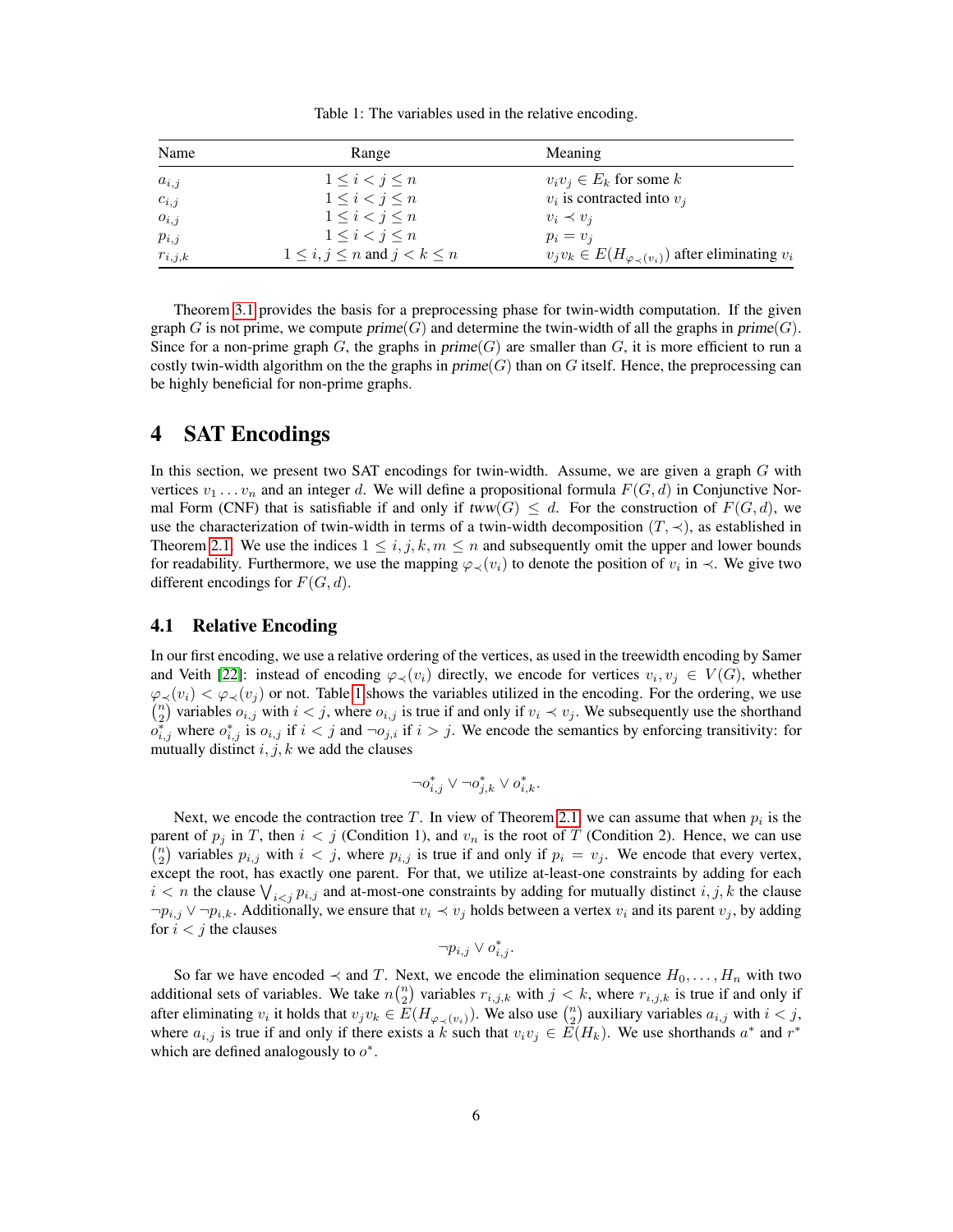We encode the semantics of a by adding, for all mutually distinct  $i, j, k, i < j$ , the clause

$$
\neg o^*_{i,j} \lor \neg o^*_{i,k} \lor \neg r^*_{i,j,k} \lor a^*_{j,k}.
$$

Furthermore, we encode the semantics of r by encoding Subsets [\(1a\)](#page-2-4)–[\(1d\)](#page-2-5) of  $E(H_i)$  according to the definition given in Section [2.](#page-1-0) Subsets [\(1c\)](#page-2-6) and [\(1d\)](#page-2-5) are encoded by adding for  $i < j$  and  $v_k \in (N_G(v_i) \bigtriangleup N_G(v_j)) \setminus \{v_i, v_j\}$  the clause

$$
\neg p_{i,j} \lor \neg o^*_{i,k} \lor r^*_{i,j,k}.
$$

Further, Subset [\(1b\)](#page-2-1) is encoded by adding, for mutually distinct  $i, j, k, i < j$ , the clause

$$
\neg p_{i,j} \lor \neg o_{i,k}^* \lor \neg a_{i,k}^* \lor r_{i,j,k}^*.
$$

Finally, we encode Subset [\(1a\)](#page-2-4) by adding for mutually distinct  $i, j, k, m, k < m$  the clause

$$
\neg o_{i,j}^* \vee \neg o_{j,k}^* \vee \neg o_{j,m}^* \vee \neg r_{i,k,m}^* \vee r_{j,k,m}^*.
$$

The  $O(n^4)$  clauses required to encode the Subset [\(1a\)](#page-2-4) dominate the size of the encoding. Unfortunately, this is unavoidable: without knowing  $\varphi_{\prec}$ (.), we have  $O(n^2)$  possible orderings of  $v_i, v_j$ , and for each such ordering we have  $O(n^2)$  possible edges  $v_k v_m$ .

We enforce the upper bound d by using *cardinality constraints*: sets of clauses that encode the lessthan constraints with the help of auxiliary variables. For each pair  $v_i, v_j$  of vertices, we limit the set  $\{r_{i,j,k}^*\mid 1\leq i,j,k\leq n\}$  to at most d true values. Therefore,  $v_j$  has at most d neighbors in  $H_{\varphi_{\prec}(v_i)}$ . We achieve this by using the *totalizer* cardinality constraints, as they perform well with our encoding [\[1,](#page-12-8) [18\]](#page-13-11).

Since the construction of  $F(G, d)$  closely follows the definitions given in Section [2,](#page-1-0) we have the following result.

Theorem 4.1. *Given a graph* G *with* n *vertices and an integer* d*, we can construct in time polynomial in*  $n + d$  *a propositional formula*  $F(G, d)$  *which is satisfiable if and only if tww(G)*  $\leq d$ *.* 

#### 4.2 Absolute Encoding

We can reduce the number of clauses from  $O(n^4)$  to  $O(n^3)$  by directly encoding the absolute position of each vertex in ≺. We first give the general idea behind the adapted encoding and then compare the two encodings.

We use  $n(n-1)$  variables  $o'_{i,j}$ , where  $o'_{i,j}$  is true if and only if  $\varphi_{\prec}(v_j) = i$ . We encode the semantics of these variables by assigning each vertex exactly one position that is unique among all vertices. With this modificantion, the indices i, j, k, m refer to positions  $\varphi_{\prec}(v_i), \varphi_{\prec}(v_i), \varphi_{\prec}(v_k), \varphi_{\prec}(v_m)$ , respectively, rather than the indices of  $v_i, v_j, v_k, v_m$ . Therefore, the semantics of  $r_{i,j,k}$  changes, and  $r_{i,j,k}$  is true if and only if there exists an edge  $uv \in E(H_i)$  such that  $j = \varphi_{\prec}(u)$  and  $k = \varphi_{\prec}(v)$ .

The main advantage of this modification is that  $E(H_i)$  can be succinctly expressed as  $\neg r_{i-1,j,k} \lor r_{i,j,k}$ , for  $i > 1$ . We also need fewer variables for r: since the vertex at position i is eliminated before the vertex at position j, for  $r_{i,j,k}$  it suffices to use indices in the range  $i < j < k$ . Finally, we only need to consider the graphs  $H_1, \ldots, H_{n-d}$ , as a graph with d vertices cannot have a twin-width higher than d. This significantly reduces the number of variables and clauses.

#### 4.3 Comparison

The absolute encoding's reduced size in comparison to the relative encoding comes with the prize of making it more intricate to encode the various required properties. Most obviously, the encoding of the ordering with the variables  $o'_{i,j}$  is more complex than the encoding of the ordering with the variables  $o_{i,j}$ . Even more impeding is the impossibility of succinctly encoding that the parent of a vertex is lexicographically larger than the vertex itself. Without this, we are left with many symmetries in the absolute encoding,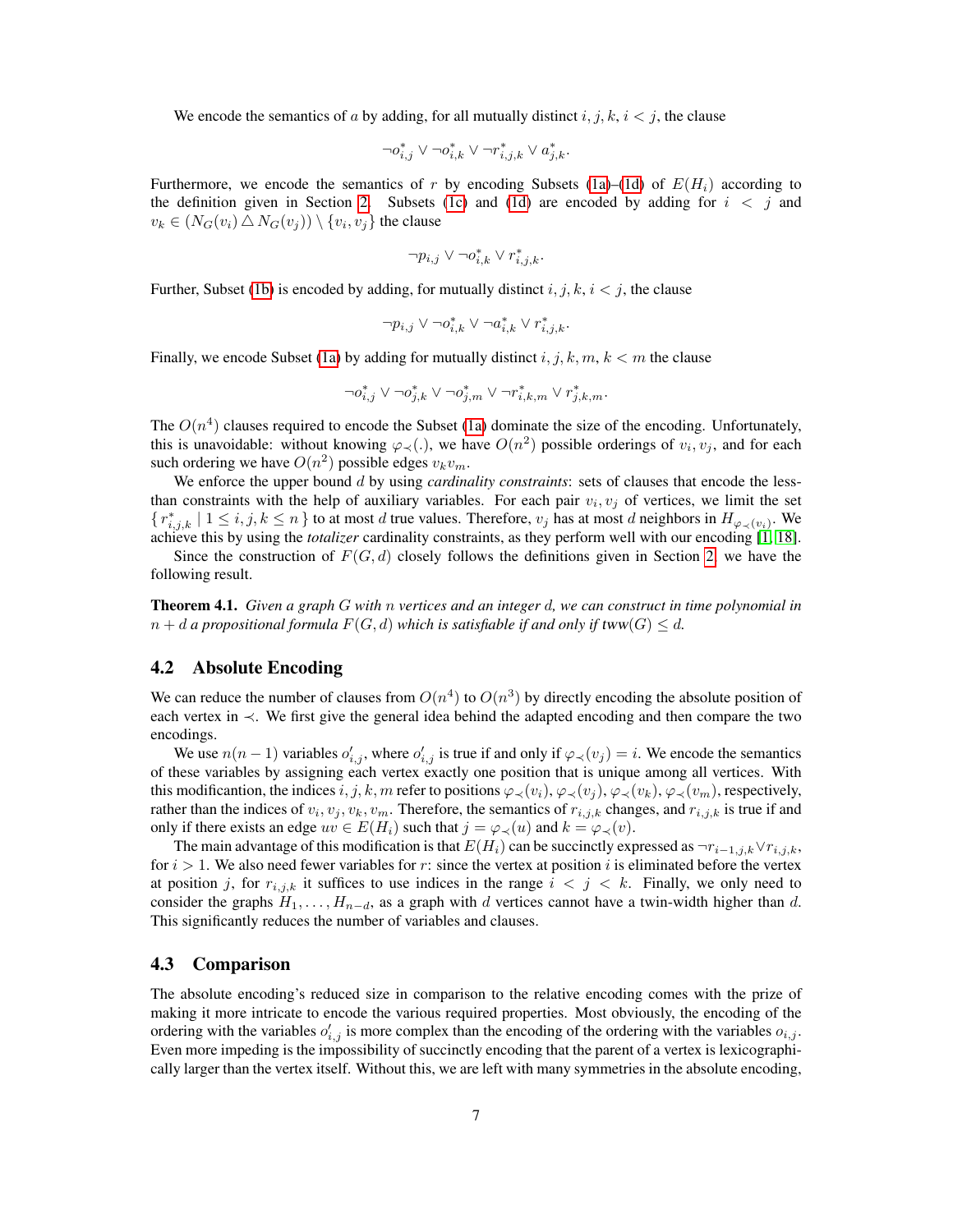which unnecessarily increases the search space. Encoding the edges is also considerably more intricate in the absolute encoding: since we do not know the value of  $\varphi_{\prec}(v_i)$  in advance, we have to encode for each edge  $v_i v_j \in E(G)$  that there is an edge from  $\varphi_{\prec}(v_i)$  to  $\varphi_{\prec}(v_j)$ , which requires  $n(n-1)$  variables and  $O(n^3)$  clauses.

To illustrate the encoding size, take as an example Paley-73, a graph with 73 vertices and 1314 edges and twin-width 36. The relative encoding requires 30 million clauses and 2.5 million variables, while the absolute encoding requires only 2.5 million clauses and 0.3 million variables.

The aforementioned disadvantages of the absolute encoding severely hinders its performance. Paley-73's twin-width is found by the relative encoding within three hours, while the absolute encoding fails to find the optimal result for a 13-vertex graph within four hours.

While ill-suited for finding the optimal twin-width, the small size of the absolute encoding makes it useful for computing upper bounds on the twin-width of larger graphs. The last unsatisfiable case  $F(G, \text{tww}(G) - 1)$  and the first satisfiable case  $F(G, \text{tww}(G))$  usually take an order of magnitude longer to solve than other cases. Particularly for  $F(G, tww(G) + i), i = 1, 2, \ldots$  the solving time decreases quickly. Thus, the absolute encoding can compute upper bounds on the twin-width for graphs that are too large for the relative encoding.

### <span id="page-7-0"></span>5 Lower and Upper Bounds

In this section, we describe a simple approach for deriving lower and upper bounds for the twin-width of graphs. We use these bounds for limiting the range for d when running the SAT solver on  $F(G, d)$ .

We first discuss the lower bound. Let r be a positive integer and  $G$  a graph with at least r vertices. We define the *lower bound*  $\mathsf{lb}_r$  *of order* r for  $\mathsf{tww}(G)$  as the maximum degree of the first  $r + 1$  graphs  $H_0, \ldots, H_{r-1}$  of any elimination sequence for G. In particular, for  $r = 1$  we have

$$
lb_1(G) = \min_{u,v \in V(G), u \neq v} |N_G(u) \triangle N_G(v)|.
$$

Clearly,  $lb_1(G) \leq lb_2(G) \leq \cdots \leq lb_n(G) = tww(G)$ . If r is a constant, then  $lb_r(G)$  can be computed in polynomial time.

For obtaining an upper bound on the twin-width of a given graph  $G$ , we propose a simple greedy algorithm. The algorithm computes an elimination ordering  $\prec$  and a contraction tree T step-by-step, greedily choosing the next vertex  $v_i$  in the ordering. Assume we have already computed the first i vertices of the elimination ordering  $v_1, \ldots, v_{i-1}$  and the corresponding sequence of graphs  $H_0, \ldots, H_{i-1}$  with  $V(H_{i-1}) = \{v_i, \ldots, v_n\}$ . We choose the next vertex  $v_i \in V(H_{i-1})$  and the corresponding parent  $p_i \in \{v_{i+1}, \ldots, v_n\}, p_i < v_i$  in the lexicographic ordering of the vertices, such that the degree of  $p_i$  in  $H_i$  is minimized; in case of a tie, we take the lexicographically minimal pair  $(v_i, p_i)$ . We add the edge  $v_i p_i$  to the contraction tree. The width of the resulting twin-width decomposition  $(T, \prec)$  gives the upper bound  $ub_{\text{greedy}}$  on the twin-width of  $G$ . Our implementation of the greedy heuristic uses caching to avoid computing the degree of potential pairs  $(v_i, p_i)$  over and over again.

### 6 Experiments

We computed the twin-width of several graphs using the relative encoding<sup>[1](#page-0-0)</sup>. We implemented and run the encoding using Python [3](#page-0-0).8.0 and PySAT  $1.6.0<sup>2</sup>$  $1.6.0<sup>2</sup>$  $1.6.0<sup>2</sup>$ . As the SAT solver, we used Cadical<sup>3</sup>, as it worked slightly better with the encoding than the other solvers provided by PySAT. We used a computer with an Intel Core i5-9600KF CPU running at 3.70 GHz, 32 GB RAM and Ubuntu 20.04.

<sup>1</sup>Source code can be found at [https://github.com/ASchidler/twin](https://github.com/ASchidler/twin_width) width. The results can be found at [https://doi.org/10.5281/](https://doi.org/10.5281/zenodo.5564192) [zenodo.5564192.](https://doi.org/10.5281/zenodo.5564192)

<sup>&</sup>lt;sup>2</sup><https://pysathq.github.io>

<sup>3</sup><http://fmv.jku.at/cadical/>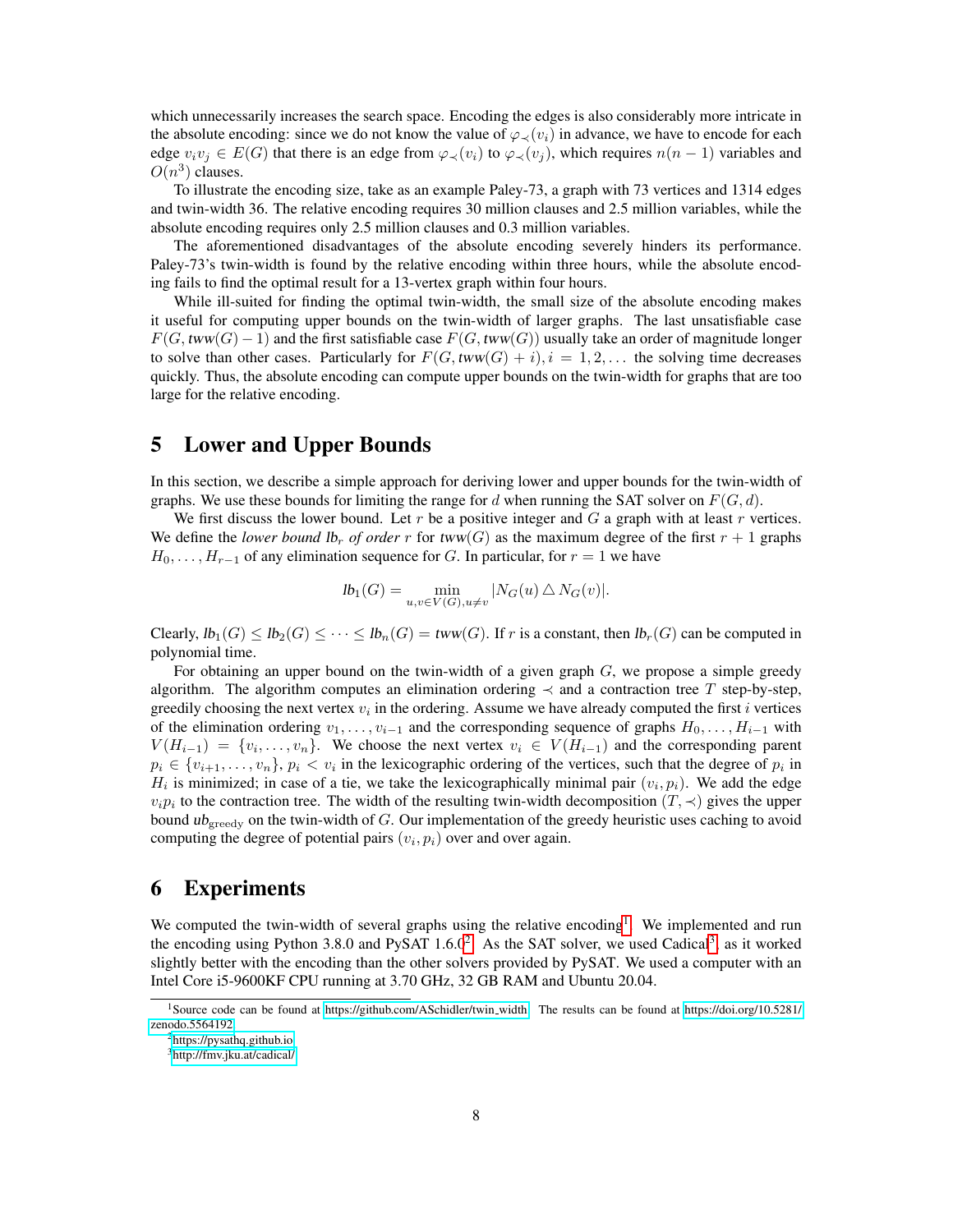#### <span id="page-8-1"></span>6.1 Named Graphs

We computed the twin-width of several named graphs which are well-known from the literature [\[25\]](#page-13-12). The names of the graphs either reflect their topology or their discoverer. For most of the considered graphs, the twin-width was not known. Table [2](#page-8-0) provides an overview of our results, including lower and upper bounds as described in Section [5.](#page-7-0) Preprocessing has no effect on the named graphs, which all turned out to be prime (as one would expect, as these graphs often provide a smallest example or counterexample for a combinatorial property).

<span id="page-8-0"></span>Table 2: Results for famous named graphs. For all graph not marked with \*, the twin-width could be computed in at most five seconds.  $lb_1$  gives the lower bound of order 1,  $ub_{\text{greedy}}$  gives the width of an elimination ordering computed by the greedy algorithm of Section [5.](#page-7-0)

| Graph               | V  | $E\vert$ | $1b_1$         | tww                     | $ub_{\rm greedy}$ | Variables | Clauses  |
|---------------------|----|----------|----------------|-------------------------|-------------------|-----------|----------|
| <b>Brinkmann</b>    | 21 | 42       | 6              | 6                       | 6                 | 34526     | 150770   |
| Chvátal             | 12 | 24       | $\overline{c}$ | 3                       | 5                 | 5611      | 18288    |
| Clebsch             | 16 | 40       | 6              | 6                       | 8                 | 15510     | 64517    |
| Desargues           | 20 | 30       | $\overline{4}$ | $\overline{4}$          | 5                 | 28383     | 132636   |
| Dodecahedron        | 20 | 30       | $\overline{4}$ | 4                       | 4                 | 26863     | 126244   |
| Dürer               | 12 | 18       | $\overline{c}$ | 3                       | 4                 | 5347      | 18602    |
| Errera              | 17 | 45       | $\overline{4}$ | 5                       | 6                 | 17720     | 75895    |
| FlowerSnark         | 20 | 30       | $\overline{4}$ | $\overline{4}$          | 4                 | 28383     | 119176   |
| Folkman             | 20 | 40       | $\overline{c}$ | $\overline{\mathbf{3}}$ | 3                 | 10311     | 35761    |
| Franklin            | 12 | 18       | $\overline{2}$ | $\overline{2}$          | $\overline{4}$    | 5347      | 16354    |
| Frucht              | 12 | 18       | $\overline{c}$ | 3                       | 3                 | 5083      | 17573    |
| Goldner             | 11 | 27       | $\overline{c}$ | $\overline{c}$          | $\overline{4}$    | 4067      | 11813    |
| Grid $6 \times 8^*$ | 48 | 82       | $\overline{2}$ | $\overline{\mathbf{3}}$ | 4                 | 396751    | 3493676  |
| Grötzsch            | 11 | 20       | $\overline{c}$ | 3                       | 5                 | 4287      | 13910    |
| Herschel            | 11 | 18       | $\overline{c}$ | $\overline{c}$          | $\overline{4}$    | 4067      | 13590    |
| Hoffman             | 16 | 32       | $\overline{c}$ | $\overline{4}$          | 5                 | 14070     | 58051    |
| Holt                | 27 | 54       | 6              | 6                       | $\overline{7}$    | 79513     | 405925   |
| Kittell             | 23 | 63       | $\overline{4}$ | 5                       | 6                 | 46161     | 171811   |
| McGee               | 24 | 36       | $\overline{4}$ | $\overline{4}$          | 5                 | 50087     | 238494   |
| Moser               | 7  | 11       | $\overline{2}$ | $\overline{2}$          | $\overline{2}$    | 252       | 502      |
| Nauru               | 24 | 36       | $\overline{4}$ | $\overline{4}$          | 5                 | 50087     | 239051   |
| Paley-73*           | 73 | 1314     | 36             | 36                      | 64                | 2530300   | 21107035 |
| Pappus              | 18 | 27       | $\overline{4}$ | $\overline{4}$          | 5                 | 20399     | 89670    |
| Peterson            | 10 | 15       | $\overline{4}$ | $\overline{4}$          | 4                 | 3009      | 9388     |
| Poussin             | 15 | 39       | 3              | $\overline{4}$          | 5                 | 11571     | 31049    |
| Robertson           | 19 | 38       | 6              | 6                       | 6                 | 25369     | 114592   |
| Rook $6 \times 6^*$ | 36 | 180      | 10             | 10                      | 12                | 216499    | 1236368  |
| Shrikhande          | 16 | 48       | 6              | 6                       | 8                 | 15510     | 64431    |
| Sousselier          | 16 | 27       | $\overline{4}$ | $\overline{4}$          | 5                 | 14070     | 51414    |
| Tietze              | 12 | 18       | $\overline{2}$ | $\overline{4}$          | 4                 | 5347      | 18628    |
| Wagner              | 8  | 12       | $\overline{2}$ | $\overline{c}$          | $\overline{2}$    | 1418      | 3909     |

Interestingly, the lower bound  $lb<sub>1</sub>$  often coincides with the exact twin-width. One possible explanation is the high level of symmetry in many of the graphs. A particularly interesting class of symmetric graphs are the *strongly regular graphs*: these graphs are usually parameterized by the tuple  $(n, k, \lambda, \mu)$ , where n is the number of vertices, k is the degree of each vertex, and every pair of vertices has either  $\lambda$  common neighbors if they are adjacent, or share  $\mu$  neighbors otherwise. For a strongly regular graph G with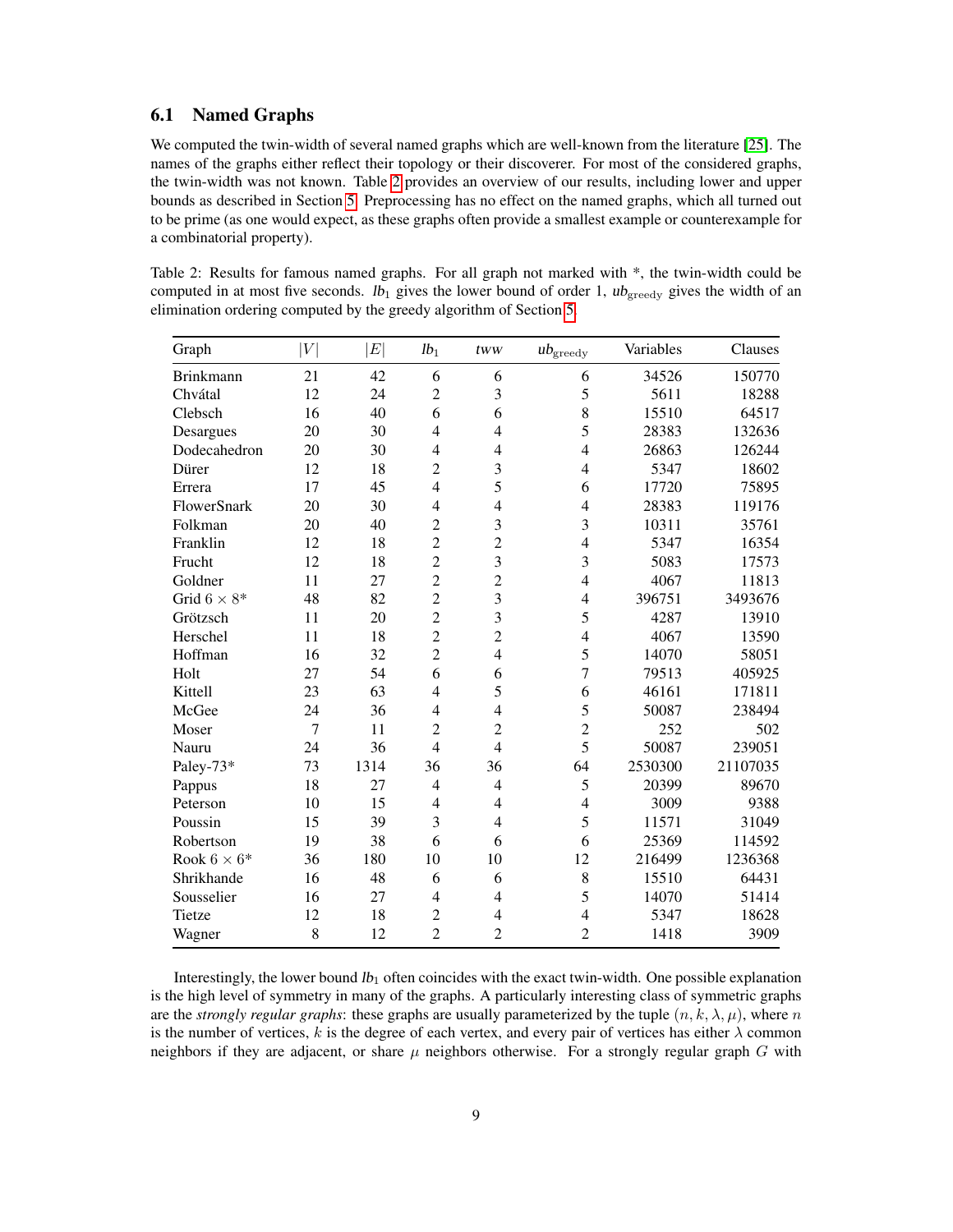| Name     | V  | $E\vert$ | tww | Variables | Clauses  | Time [s] |
|----------|----|----------|-----|-----------|----------|----------|
| Paley-09 | 9  | 18       | 4   | 2080      | 6176     | ${<}1$   |
| Paley-13 | 13 | 39       | 6   | 7962      | 29205    | ${<}1$   |
| Paley-17 | 17 | 68       | 8   | 19352     | 84652    | $\leq$ 1 |
| Paley-25 | 25 | 150      | 12  | 73948     | 408838   | 2.8      |
| Paley-29 | 29 | 203      | 14  | 120406    | 715814   | 7.6      |
| Paley-37 | 37 | 333      | 18  | 272166    | 1916941  | 21.4     |
| Paley-41 | 41 | 410      | 20  | 384324    | 2030173  | 63.6     |
| Paley-49 | 49 | 588      | 24  | 692352    | 4513244  | 210.2    |
| Paley-53 | 53 | 689      | 26  | 893986    | 6282603  | 364.3    |
| Paley-61 | 61 | 915      | 30  | 1406886   | 11437512 | 2396.8   |
| Paley-73 | 73 | 1314     | 36  | 2530300   | 21107035 | 9934.3   |

<span id="page-9-0"></span>Table 3: Results for Paley graphs. The twin-width agrees with the lower bound of  $(|V| - 1)/2$ . Time shows the number of seconds it took to solve the SAT instance.

parameters  $(n, k, \lambda, \mu)$  we can immediately determine the lower bound of order 1

$$
lb_1(G) = \min\{2(k-\mu), 2(k-\lambda-1)\}.
$$

Examples of strongly regular graphs in Table [2](#page-8-0) are *Clebsch* (16, 5, 0, 2), *Peterson* (10, 3, 0, 1), *Rook* n ×  $n (n^2, 2n-2, n-2, 2)$ , and *Shrikhande* (16, 6, 2, 2). A family of strongly regular graphs, the *Paley graphs*, stick out due to their high twin-width in relation to their size. For every prime power n such that  $n \equiv$ 1 (mod 4), the Paley graph on n vertices (Paley-n) is defined and is strongly regular with parameters  $k=(n-1)/2$ ,  $\lambda=(n-5)/4$ ,  $\mu=(n-1)/4$ . Further, Paley graphs are *self-complementary*, i.e., Paley-n and  $\overline{\text{Paley-}n}$  are isomorphic [\[11\]](#page-12-9). With our relative SAT encoding, we could verify that for Paley graphs with up to 73 vertices, the lower bound of order 1 gives the exact twin-width, see Table [3.](#page-9-0) We hope that by analyzing the twin-width decomposition provided by our encoding, one can verify that tww(Paley-n) =  $(n - 1)/2$  holds in general.

Table [3](#page-9-0) also highlights the quickly increasing size of our relative encoding. Despite the size, the solving times are comparatively short. Although the encoding can compute the twin-width for Paley-73, it often starts struggling for general graphs with more than 40 vertices. This suggests that some graphs are considerably harder for our encoding than others, independent of their size.

Two-dimensional *grid graphs* are interesting for twin-width. They are known to have unbounded treewidth and clique-width, but it is easy to see that their twin-width is at most 4 [\[5\]](#page-12-10). Interestingly, with our relative encoding, we found that smaller grid graphs, of size up to  $8 \times 6$ , do have twin-width 3. We see it as an interesting challenge to determine the exact twin-width of all square grids. The width-3 decompositions that we found with our encodings do not suggest any obvious general pattern that could be generalized to all grid graphs, hence we still expect that at a certain size the width switches from 3 to 4.

#### 6.2 Random Graphs

We tested the twin-width on randomly generated graphs. For this purpose, we created Erdős-Rény graphs  $G(n, p)$ , where  $|V(G)| = n \in \{10, 15, 20\}$  and each edge exists with probability p, where p takes values between 0 to 1 in 0.02 increments.

The results in Figure [4](#page-10-0) show that the twin-width increases quickly with increasing graph size. Furthermore, the vertical distance between the peaks is similar. The symmetric shape is expected due to Fact [2.2.](#page-2-3)

Many of the graphs can be simplified using the preprocessing discussed in Section [3.](#page-4-1)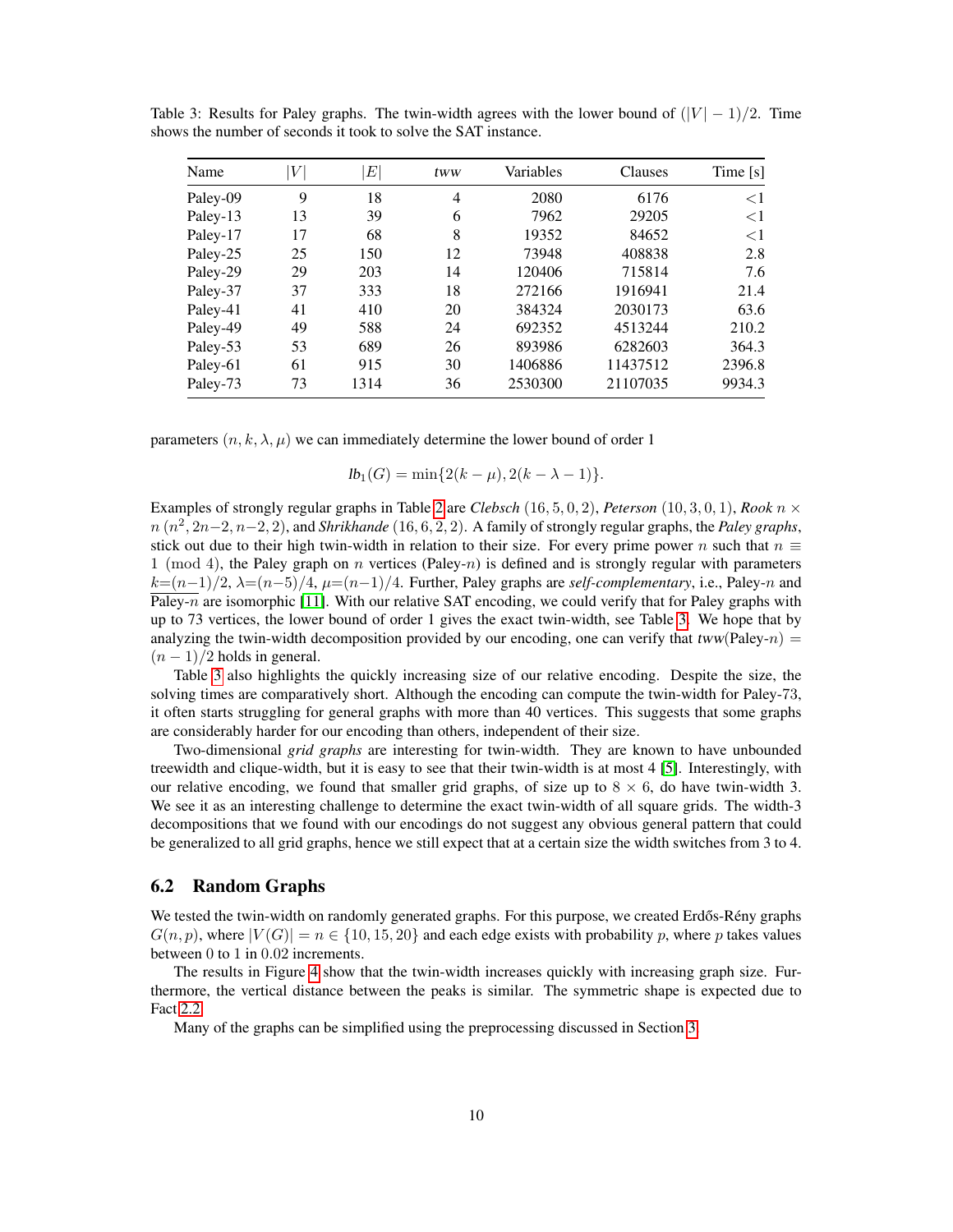<span id="page-10-0"></span>

Figure 4: Twin-width for randomly generated graphs: each edge exists with probability p. Each point is the average over 100 graphs.

#### 6.3 The Twin-Width Numbers

For every  $d > 0$ , let tww<sub>d</sub> be smallest integer such that there exists a graph with tww<sub>d</sub> many vertices of twin-width d. We call tww<sub>d</sub> the d-th twin-width number. In contrast to other width measures like treewidth, where similar numbers are easy to compute (the d-th treewidth number is  $d + 1$ ), no uniform method is known for computing the twin-width numbers. The situation is similar for clique-width, where no uniform method is known either; Heule and Szeider [\[15\]](#page-13-2) computed the first few clique-width numbers.

The computation of twin-width numbers provides a challenge for any exact method, as the search space grows quickly with each increment of  $d$ . However, with our encodings, run on prime graphs gener-ated by Nauty<sup>[4](#page-0-0)</sup> [\[20\]](#page-13-13), we were able to identify the first few twin-width numbers and give tight bounds for further ones.

<span id="page-10-1"></span>Proposition 6.1. *The sequence of twin-width numbers starts with* 4, 5, 8, 9*; the fifth twin-width number is* 11 *or* 12*, the sixth twin-width number is at most* 13*.*

For computing the twin-width numbers, we only need to consider graphs G with  $|E(G)| \leq {n \choose 2}/2$ , as by Fact [2.2,](#page-2-3)  $|E(G)| > \binom{n}{2}/2$  implies  $|E(\overline{G})| \le \binom{n}{2}/2$ . Further, according to Theorem [3.1,](#page-4-0) we only need to consider prime graphs. In particular, since every prime graph G and its complement graph  $\overline{G}$  are connected, we only need to consider connected graphs. The results are shown in Table [4.](#page-11-0)

The preprocessing described in Section [3](#page-4-1) can be used for all graphs that are not prime. We can see in Table [4](#page-11-0) that there are many connected graphs that are not prime, and thereby eligible for preprocessing.

Interestingly, for the first, second, and fourth twin-width number  $tww_d$ , there is a unique graph, up to isomorphism, with  $tww_d$  many vertices and twin-width d. For the third twin-width number, there are five such graphs:  $G_{8,3,i}$ ,  $i = 1, \ldots, 5$ .  $G_{8,3,3}$  is self-complementary; the other four form two complementary pairs. In Figure [5,](#page-11-1) we display these graphs, together with an optimal d-sequence, showing only one graph from each complementary pair.

The unique graph certifying  $tww_1 = 4$  is the path on 4 vertices  $(P_4)$ . The unique graph certifying  $tww_1 = 5$  is the cycle on five vertices ( $C_5$ ). The unique graph certifying  $tww_4 = 9$  is the graph Paley-9 (see Section [6.1\)](#page-8-1). In fact,  $C_5$  = Paley-5, so also tww<sub>2</sub> is certified by a Paley graph. Further, if we remove any vertex from Paley-9, we obtain  $G_{8,3,3}$ . Similarly, we obtain  $P_4$  by removing a vertex from Paley-5. Therefore, Paley graphs are related with all of the first four twin-width numbers. We could establish with our method that among all graphs with 10 vertices, there is no graph of twin-width 5, hence tww<sub>5</sub>  $\geq$  11. We could not check all graphs with 11 vertices, as there are too many. Paley-13 shows that tww<sub>6</sub>  $\leq$  13. By deleting any single vertex from Paley-13, its twin-width drops to 5. This implies that  $tww_5 \le 12$ , and so  $11 \leq tww_5 \leq 12$  as stated in Proposition [6.1.](#page-10-1)

<sup>4</sup><http://cs.anu.edu.au/people/bdm/>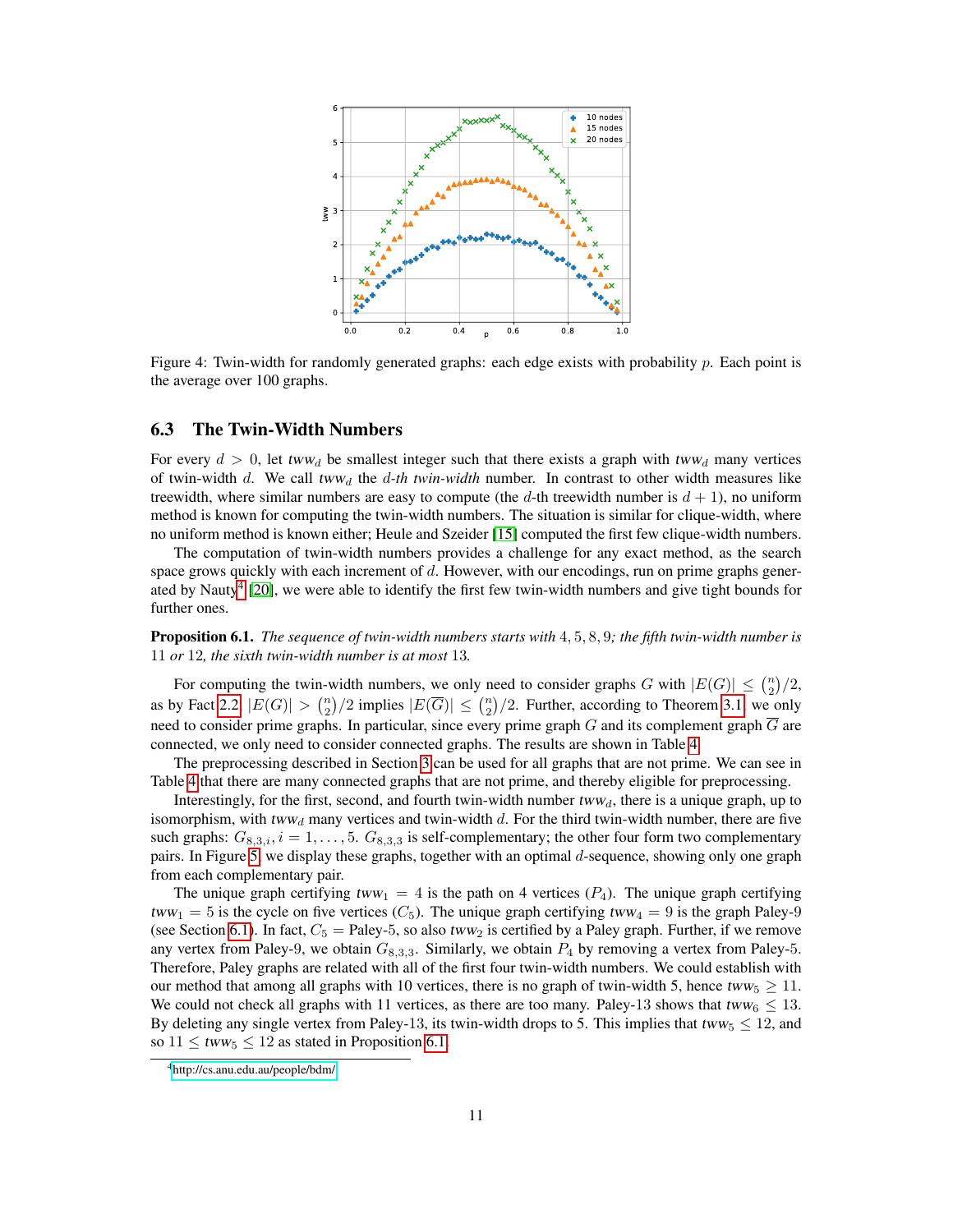<span id="page-11-1"></span>

Figure 5: Smallest graphs for given twin-width d. The integer vertex labels give a d-sequence, and the dashed edges give a contraction tree, as in Figure [3.](#page-3-1)

|   |           |        |      | twin-width                       |      |              |  |  |
|---|-----------|--------|------|----------------------------------|------|--------------|--|--|
|   | connected | prime  |      | 2                                |      |              |  |  |
| 4 | 3         |        |      | $\Omega$                         |      |              |  |  |
| 5 | 11        | 4      | 3    |                                  |      | $\mathbf{0}$ |  |  |
| 6 | 73        | 26     | 16   | 10                               |      | $\theta$     |  |  |
|   | 618       | 260    | 90   | 170                              |      | $\Omega$     |  |  |
| 8 | 8573      | 4670   | 655  | 4010                             | 5    | $\theta$     |  |  |
| 9 | 224875    | 145870 | 4488 | 137565                           | 3816 |              |  |  |
|   | 11716571  |        |      | 8110356 30318 6144756 1935226 56 |      |              |  |  |

<span id="page-11-0"></span>Table 4: The number of graphs, prime graphs, and prime graphs of a specific twin-width, with a specific number of vertices.

## 7 Conclusion

We proposed the first practical approach to computing the exact twin-width of graphs, utilizing the power of state-of-the-art SAT-solvers. This allowed us to reveal the twin-width of several important graphs. Our results provide the first step for showing general twin-width bounds for infinite graph classes. For instance, our data suggests  $tww(Paley-n) = (n-1)/2$ . Surprisingly, up to  $n = 6$ , the  $n \times n$  grids have twin-width 3. It would be interesting to know if and when twin-width 4 is required. Another possible application of our results is the construction of gadgets for showing the theoretical intractability of twin-width computation. Such intractability is expected [\[4\]](#page-12-2), but no proof has yet been found.

The two proposed SAT encodings' different performance is impressive: the relative encoding benefits from symmetry breaking and vastly outperforms the more succinct absolute encoding. Although the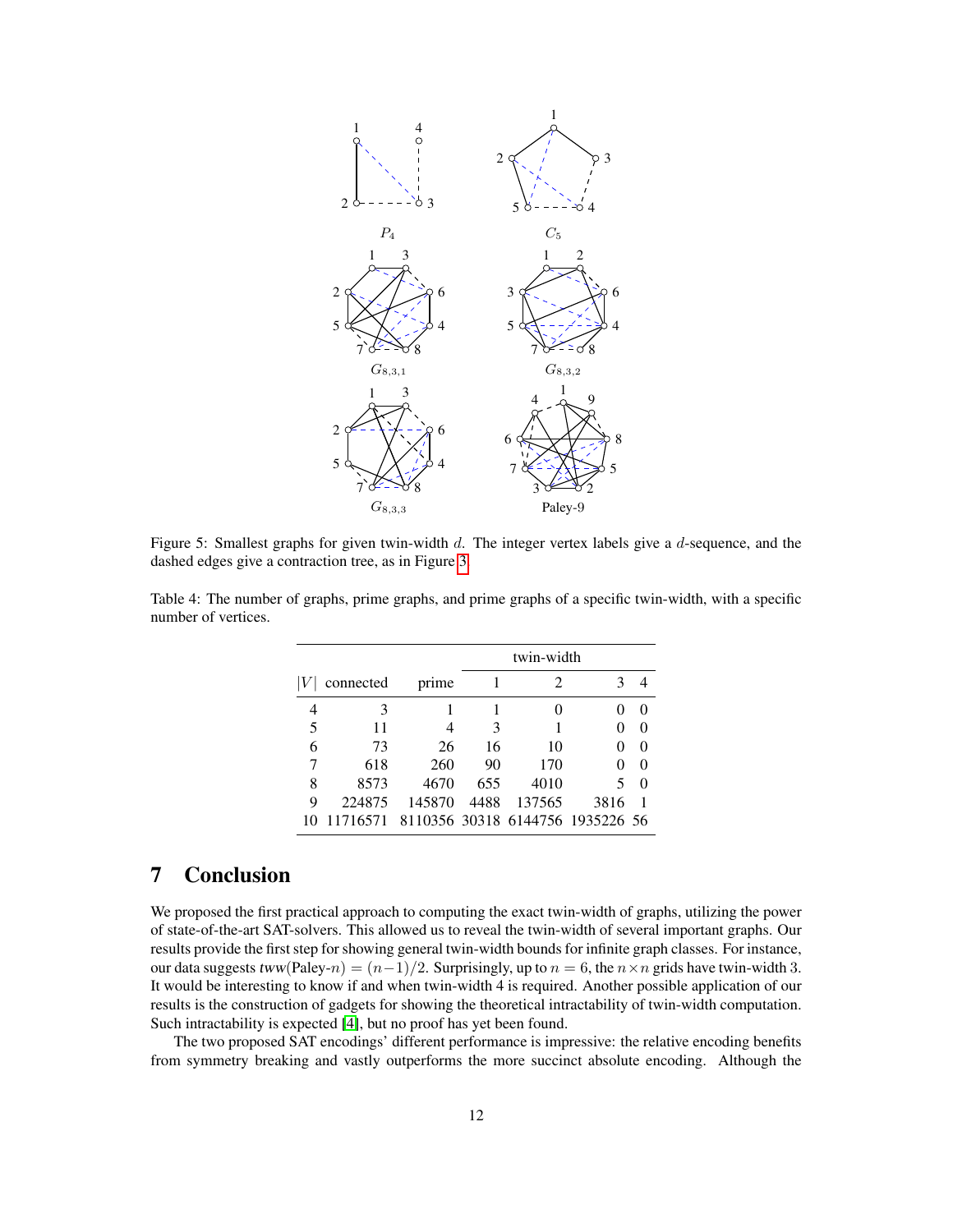relative encoding doesn't explicitly exploit the input graph's symmetries, it performs well on some highly symmetric graphs like Paley-73.

We hope that our results provide new insights and stimulates further theoretical investigations on twinwidth. We also hope that our results provide a first step towards a practical use of twin-width. A next step would be the implementation and testing of twin-width-based dynamic programming algorithms like the algorithms for k-Independent Set and k-Dominating Set proposed by Bonnet et al. [\[3\]](#page-12-1), which are single exponential in the twin-width.

### References

- <span id="page-12-8"></span>[1] Olivier Bailleux and Yacine Boufkhad. Efficient CNF encoding of Boolean cardinality constraints. In Francesca Rossi, editor, *Principles and Practice of Constraint Programming - CP 2003, 9th International Conference, CP 2003, Kinsale, Ireland, September 29 - October 3, 2003, Proceedings*, volume 2833 of *Lecture Notes in Computer Science*, pages 108–122. Springer Verlag, 2003. [doi:](https://doi.org/10.1007/978-3-540-45193-8_8) [10.1007/978-3-540-45193-8\\_8](https://doi.org/10.1007/978-3-540-45193-8_8).
- <span id="page-12-0"></span>[2] Édouard Bonnet, Colin Geniet, Eun Jung Kim, Stéphan Thomassé, and Rémi Watrigant. Twin-width II: small classes. In *Proceedings of the 2021 ACM-SIAM Symposium on Discrete Algorithms, SODA 2021*, pages 1977–1996. SIAM, 2021.
- <span id="page-12-1"></span>[3] Edouard Bonnet, Colin Geniet, Eun Jung Kim, Stéphan Thomassé, and Rémi Watrigant. Twinwidth III: max independent set, min dominating set, and coloring. In Nikhil Bansal, Emanuela Merelli, and James Worrell, editors, *48th International Colloquium on Automata, Languages, and Programming, ICALP 2021, July 12-16, 2021, Glasgow, Scotland (Virtual Conference)*, volume 198 of *LIPIcs*, pages 35:1–35:20. Schloss Dagstuhl - Leibniz-Zentrum für Informatik, 2021. [doi:](https://doi.org/10.4230/LIPIcs.ICALP.2021.35) [10.4230/LIPIcs.ICALP.2021.35](https://doi.org/10.4230/LIPIcs.ICALP.2021.35).
- <span id="page-12-2"></span>[4] Edouard Bonnet, Eun Jung Kim, Stéphan Thomassé, and Rémi Watrigant. Twin-width I: tractable FO model checking. In *61st IEEE Annual Symposium on Foundations of Computer Science, FOCS 2020*, pages 601–612. IEEE, 2020.
- <span id="page-12-10"></span>[5] Edouard Bonnet. Twin-width. [https://youtu.be/P0](https://youtu.be/P0_2ya3et24?t=537)\_2ya3et24?t=537, 2020. Online; accessed 20 January 2021.
- <span id="page-12-3"></span>[6] Michael Codish, Michael Frank, Avraham Itzhakov, and Alice Miller. Computing the Ramsey number R(4, 3, 3) using abstraction and symmetry breaking. *Constraints*, 21(3):375–393, 2016.
- <span id="page-12-4"></span>[7] Michael Codish, Alice Miller, Patrick Prosser, and Peter J. Stuckey. Constraints for symmetry breaking in graph representation. *Constraints*, 24(1):1–24, 2019.
- <span id="page-12-6"></span>[8] Alain Cournier and Michel Habib. A new linear algorithm for modular decomposition. In Sophie Tison, editor, *Trees in Algebra and Programming - CAAP'94, 19th International Colloquium, Edinburgh, UK, April 11-13, 1994, Proceedings*, volume 787 of *Lecture Notes in Computer Science*, pages 68–84. Springer Verlag, 1994.
- <span id="page-12-7"></span>[9] Tibor Gallai. Transitiv orientierbare graphen. *Acta Math. Acad. Sci. Hung.*, 18:25–66, 1967.
- <span id="page-12-5"></span>[10] Robert Ganian, Neha Lodha, Sebastian Ordyniak, and Stefan Szeider. SAT-encodings for treecut width and treedepth. In Stephen G. Kobourov and Henning Meyerhenke, editors, *Proceedings of ALENEX 2019, the 21st Workshop on Algorithm Engineering and Experiments*, pages 117–129. SIAM, 2019. [doi:10.1137/1.9781611975499.10](https://doi.org/10.1137/1.9781611975499.10).
- <span id="page-12-9"></span>[11] C. Godsil and G. Royle. *Algebraic Graph Theory*, volume 207 of *Graduate Texts in Mathematics*. Springer Verlag, 2001.